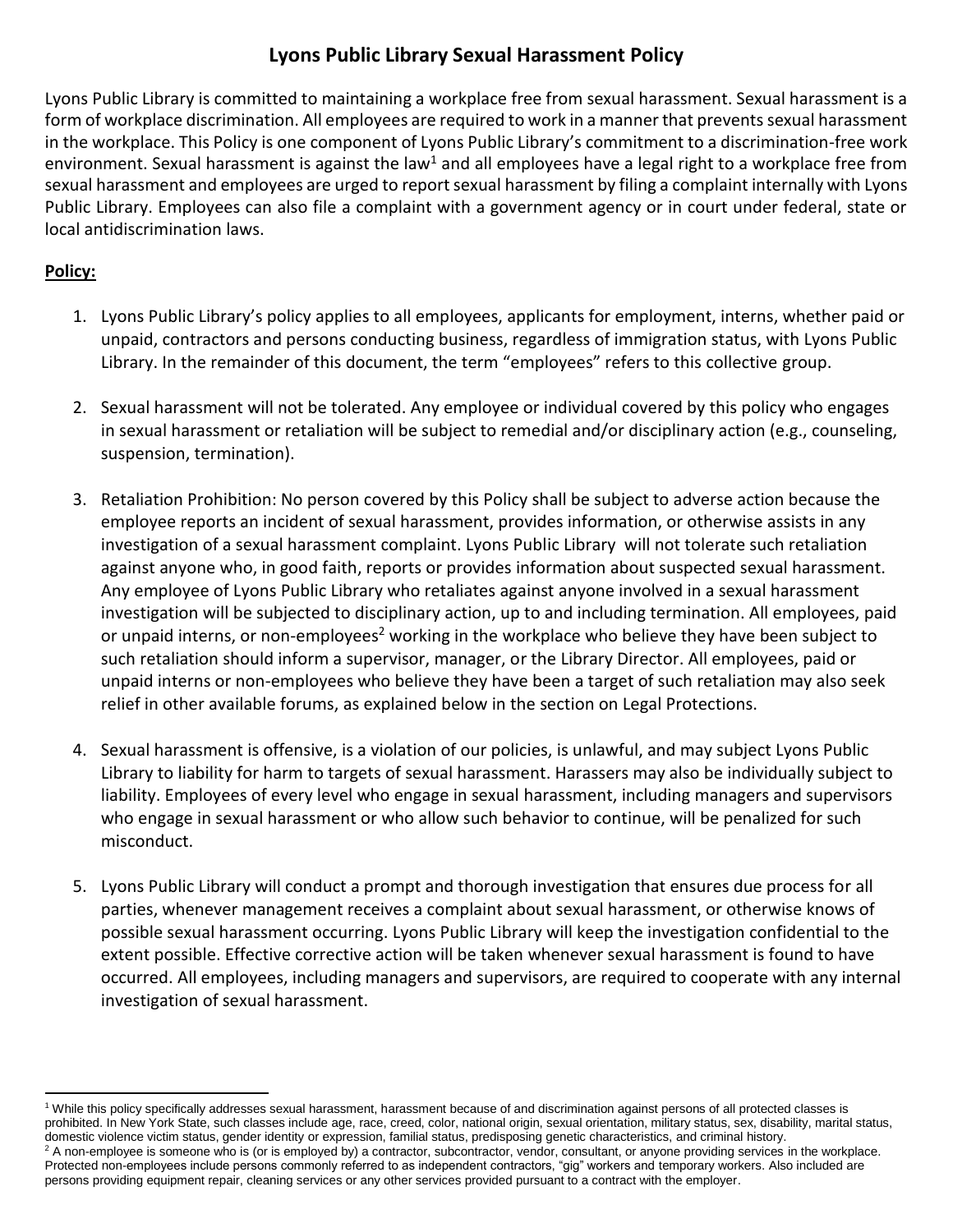- 6. All employees are encouraged to report any harassment or behaviors that violate this policy. Lyons Public Library will provide all employees a complaint form for employees to report harassment and file complaints.
- 7. Managers and supervisors are **required** to report any complaint that they receive, or any harassment that they observe or become aware of, to the Library Director. .
- 8. This policy applies to all employees, paid or unpaid interns, and non-employees, such as contractors, subcontractors, vendors, consultants or anyone providing services in the workplace, and all must follow and uphold this policy. This policy must be provided to all employees and should be posted prominently in all work locations to the extent practicable (for example, in a main office, not an offsite work location) and be provided to employees upon hiring.

### **What Is "Sexual Harassment"?**

Sexual harassment is a form of sex discrimination and is unlawful under federal, state, and (where applicable) local law. Sexual harassment includes harassment on the basis of sex, sexual orientation, self-identified or perceived sex, gender expression, gender identity and the status of being transgender.

Sexual harassment is unlawful when it subjects an individual to inferior terms, conditions, or privileges of employment. Harassment need not be severe or pervasive to be unlawful, and can be any harassing conduct that consists of more than petty slights or trivial inconveniences. Sexual harassment includes unwelcome conduct which is either of a sexual nature, or which is directed at an individual because of that individual's sex when:

- Such conduct has the purpose or effect of unreasonably interfering with an individual's work performance or creating an intimidating, hostile or offensive work environment, even if the reporting individual is not the intended target of the sexual harassment;
- Such conduct is made either explicitly or implicitly a term or condition of employment; or
- Submission to or rejection of such conduct is used as the basis for employment decisions affecting an individual's employment.

A sexually harassing hostile work environment includes, but is not limited to, words, signs, jokes, pranks, intimidation or physical violence which are of a sexual nature, or which are directed at an individual because of that individual's sex. Sexual harassment also consists of any unwanted verbal or physical advances, sexually explicit derogatory statements or sexually discriminatory remarks made by someone which are offensive or objectionable to the recipient, which cause the recipient discomfort or humiliation, which interfere with the recipient's job performance.

Sexual harassment also occurs when a person in authority tries to trade job benefits for sexual favors. This can include hiring, promotion, continued employment or any other terms, conditions or privileges of employment. This is also called "quid pro quo" harassment.

Any employee who feels harassed should report so that any violation of this policy can be corrected promptly. Any harassing conduct, even a single incident, can be addressed under this policy.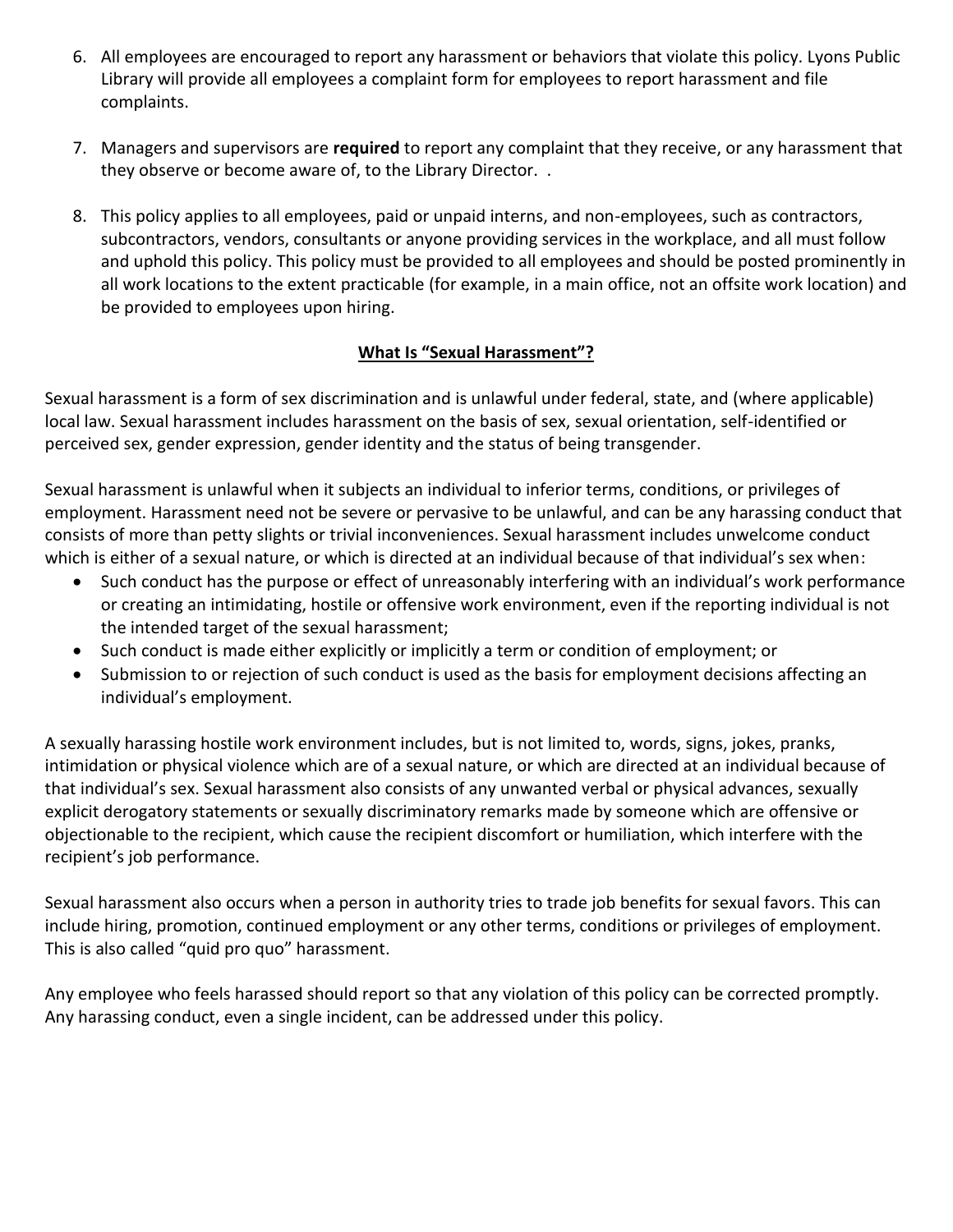#### **Examples of sexual harassment**

The following describes some of the types of acts that may be unlawful sexual harassment and that are strictly prohibited:

- Physical acts of a sexual nature, such as:
	- o Touching, pinching, patting, kissing, hugging, grabbing, brushing against another employee's body or poking another employee's body;
	- o Rape, sexual battery, molestation or attempts to commit these assaults.
- Unwanted sexual advances or propositions, such as:
	- o Requests for sexual favors accompanied by implied or overt threats concerning the target's job performance evaluation, a promotion or other job benefits or detriments;
	- o Subtle or obvious pressure for unwelcome sexual activities.
- Sexually oriented gestures, noises, remarks or jokes, or comments about a person's sexuality or sexual experience, which create a hostile work environment.
- Sex stereotyping occurs when conduct or personality traits are considered inappropriate simply because they may not conform to other people's ideas or perceptions about how individuals of a particular sex should act or look.
- Sexual or discriminatory displays or publications anywhere in the workplace, such as:
	- o Displaying pictures, posters, calendars, graffiti, objects, promotional material, reading materials or other materials that are sexually demeaning or pornographic. This includes such sexual displays on workplace computers or cell phones and sharing such displays while in the workplace.
- Hostile actions taken against an individual because of that individual's sex, sexual orientation, gender identity and the status of being transgender, such as:
	- o Interfering with, destroying or damaging a person's workstation, tools or equipment, or otherwise interfering with the individual's ability to perform the job;
	- $\circ$  Sabotaging an individual's work;
	- o Bullying, yelling, name-calling.

### **Who can be a target of sexual harassment?**

Sexual harassment can occur between any individuals, regardless of their sex or gender. New York Law protects employees, paid or unpaid interns, and non-employees, including independent contractors, and those employed by companies contracting to provide services in the workplace. Harassers can be a superior, a subordinate, a coworker or anyone in the workplace including an independent contractor, contract worker, vendor, client, customer or visitor.

# **Where can sexual harassment occur?**

Unlawful sexual harassment is not limited to the physical workplace itself. It can occur while employees are traveling for business or at employer sponsored events or parties. Calls, texts, emails, and social media usage by employees can constitute unlawful workplace harassment, even if they occur away from the workplace premises, on personal devices or during non-work hours.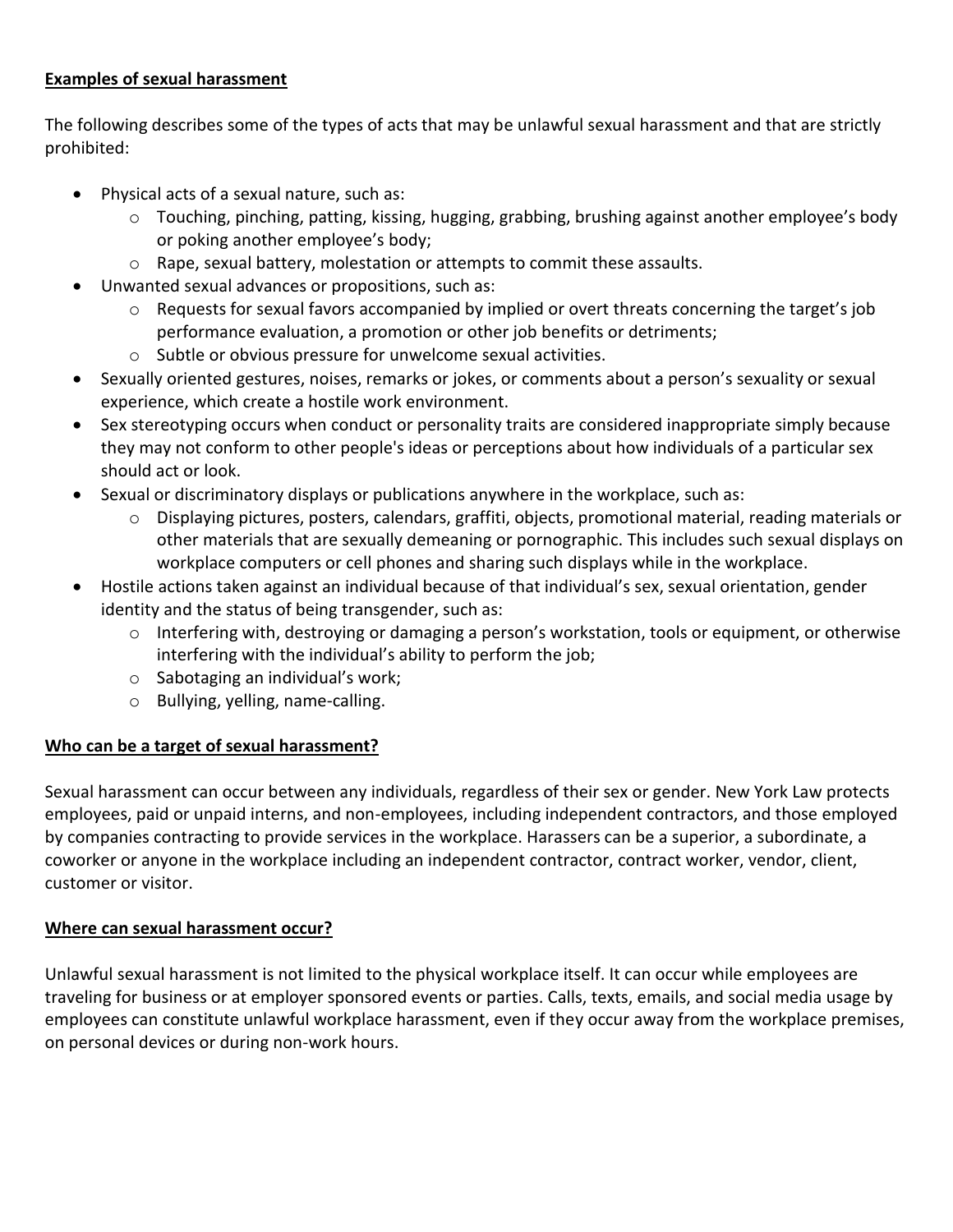### **Retaliation**

Unlawful retaliation can be any action that could discourage a worker from coming forward to make or support a sexual harassment claim. Adverse action need not be job-related or occur in the workplace to constitute unlawful retaliation (e.g., threats of physical violence outside of work hours).

Such retaliation is unlawful under federal, state, and (where applicable) local law. The New York State Human Rights Law protects any individual who has engaged in "protected activity." Protected activity occurs when a person has:

- made a complaint of sexual harassment, either internally or with any anti-discrimination agency;
- testified or assisted in a proceeding involving sexual harassment under the Human Rights Law or other anti-discrimination law;
- opposed sexual harassment by making a verbal or informal complaint to management, or by simply informing a supervisor or manager of harassment;
- reported that another employee has been sexually harassed; or
- encouraged a fellow employee to report harassment.

Even if the alleged harassment does not turn out to rise to the level of a violation of law, the individual is protected from retaliation if the person had a good faith belief that the practices were unlawful. However, the retaliation provision is not intended to protect persons making intentionally false charges of harassment.

# **Reporting Sexual Harassment**

**Preventing sexual harassment is everyone's responsibility.** Lyons Public Library cannot prevent or remedy sexual harassment unless it knows about it. Any employee, paid or unpaid intern or non-employee who has been subjected to behavior that may constitute sexual harassment is encouraged to report such behavior to a supervisor, manager or Library Director. Anyone who witnesses or becomes aware of potential instances of sexual harassment should report such behavior to a supervisor, manager or Library Director.

Reports of sexual harassment may be made verbally or in writing. A form for submission of a written complaint is attached to this Policy, and all employees are encouraged to use this complaint form. Employees who are reporting sexual harassment on behalf of other employees should use the complaint form and note that it is on another employee's behalf.

Employees, paid or unpaid interns or non-employees who believe they have been a target of sexual harassment may also seek assistance in other available forums, as explained below in the section on Legal Protections.

# **Supervisory Responsibilities**

All supervisors and managers who receive a complaint or information about suspected sexual harassment, observe what may be sexually harassing behavior or for any reason suspect that sexual harassment is occurring, **are required** to report such suspected sexual harassment to Library Director.

In addition to being subject to discipline if they engaged in sexually harassing conduct themselves, supervisors and managers will be subject to discipline for failing to report suspected sexual harassment or otherwise knowingly allowing sexual harassment to continue.

Supervisors and managers will also be subject to discipline for engaging in any retaliation.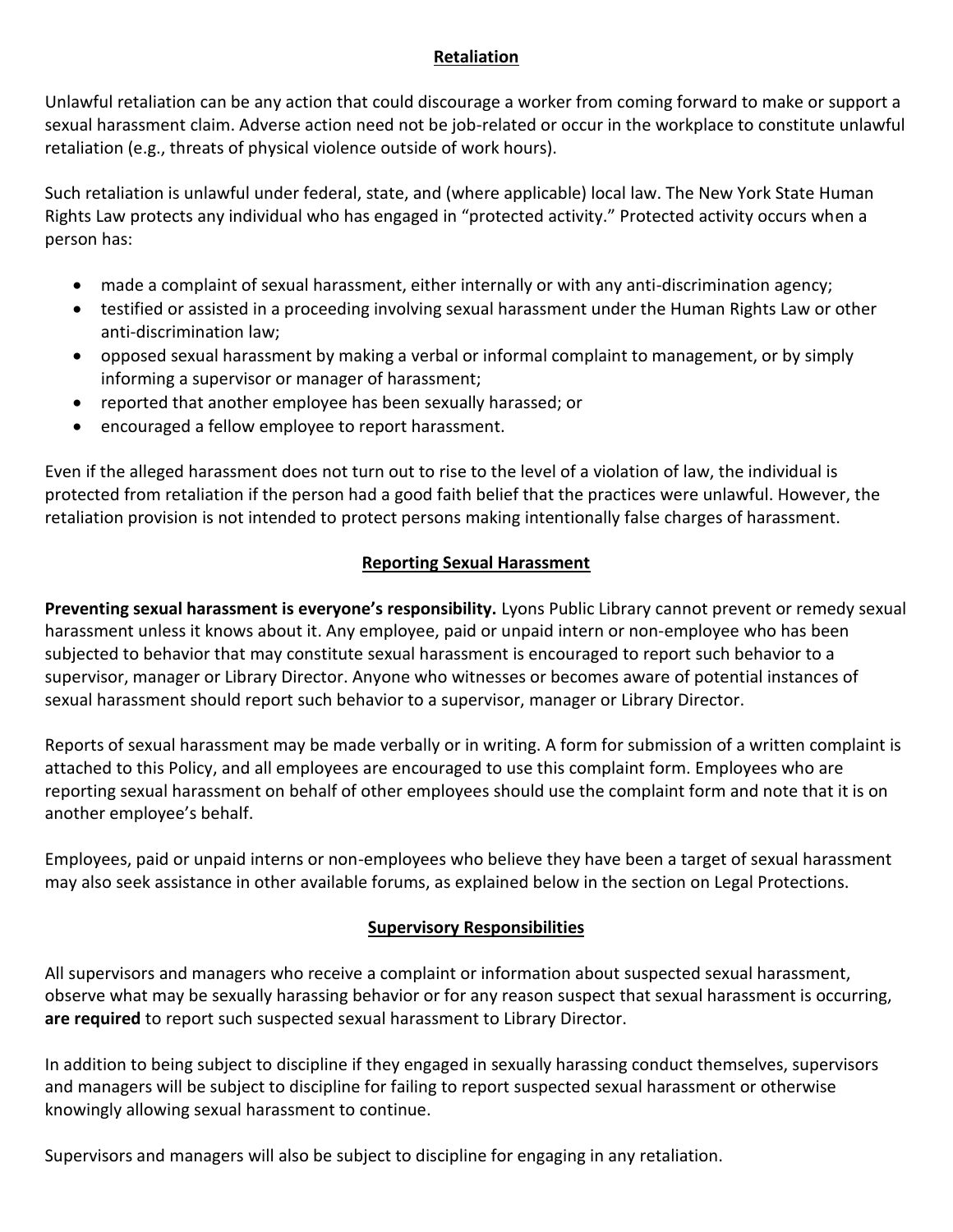#### **Complaint and Investigation of Sexual Harassment**

*All* complaints or information about sexual harassment will be investigated, whether that information was reported in verbal or written form. Investigations will be conducted in a timely manner, and will be confidential to the extent possible.

An investigation of any complaint, information or knowledge of suspected sexual harassment will be prompt and thorough, commenced immediately and completed as soon as possible. The investigation will be kept confidential to the extent possible. All persons involved, including complainants, witnesses and alleged harassers will be accorded due process, as outlined below, to protect their rights to a fair and impartial investigation.

Any employee may be required to cooperate as needed in an investigation of suspected sexual harassment. Lyons Public Library will not tolerate retaliation against employees who file complaints, support another's complaint or participate in an investigation regarding a violation of this policy.

While the process may vary from case to case, investigations should be done in accordance with the following steps:

- Upon receipt of complaint, the Library Director will conduct an immediate review of the allegations, and take any interim actions (e.g., instructing the respondent to refrain from communications with the complainant), as appropriate. If complaint is verbal, encourage the individual to complete the "Complaint Form" in writing. If he or she refuses, prepare a Complaint Form based on the verbal reporting.
- If documents, emails or phone records are relevant to the investigation, take steps to obtain and preserve them.
- Request and review all relevant documents, including all electronic communications.
- Interview all parties involved, including any relevant witnesses;
- Create a written documentation of the investigation (such as a letter, memo or email), which contains the following:
	- $\circ$  A list of all documents reviewed, along with a detailed summary of relevant documents;
	- $\circ$  A list of names of those interviewed, along with a detailed summary of their statements;
	- o A timeline of events;
	- o A summary of prior relevant incidents, reported or unreported; and
	- $\circ$  The basis for the decision and final resolution of the complaint, together with any corrective action(s).
- Keep the written documentation and associated documents in a secure and confidential location.
- Promptly notify the individual who reported and the individual(s) about whom the complaint was made of the final determination and implement any corrective actions identified in the written document.
- Inform the individual who reported of the right to file a complaint or charge externally as outlined in the next section.

### **Legal Protections And External Remedies**

Sexual harassment is not only prohibited by Lyons Public Library but is also prohibited by state, federal, and, where applicable, local law.

Aside from the internal process at Lyons Public Library, employees may also choose to pursue legal remedies with the following governmental entities. While a private attorney is not required to file a complaint with a governmental agency, you may seek the legal advice of an attorney.

In addition to those outlined below, employees in certain industries may have additional legal protections.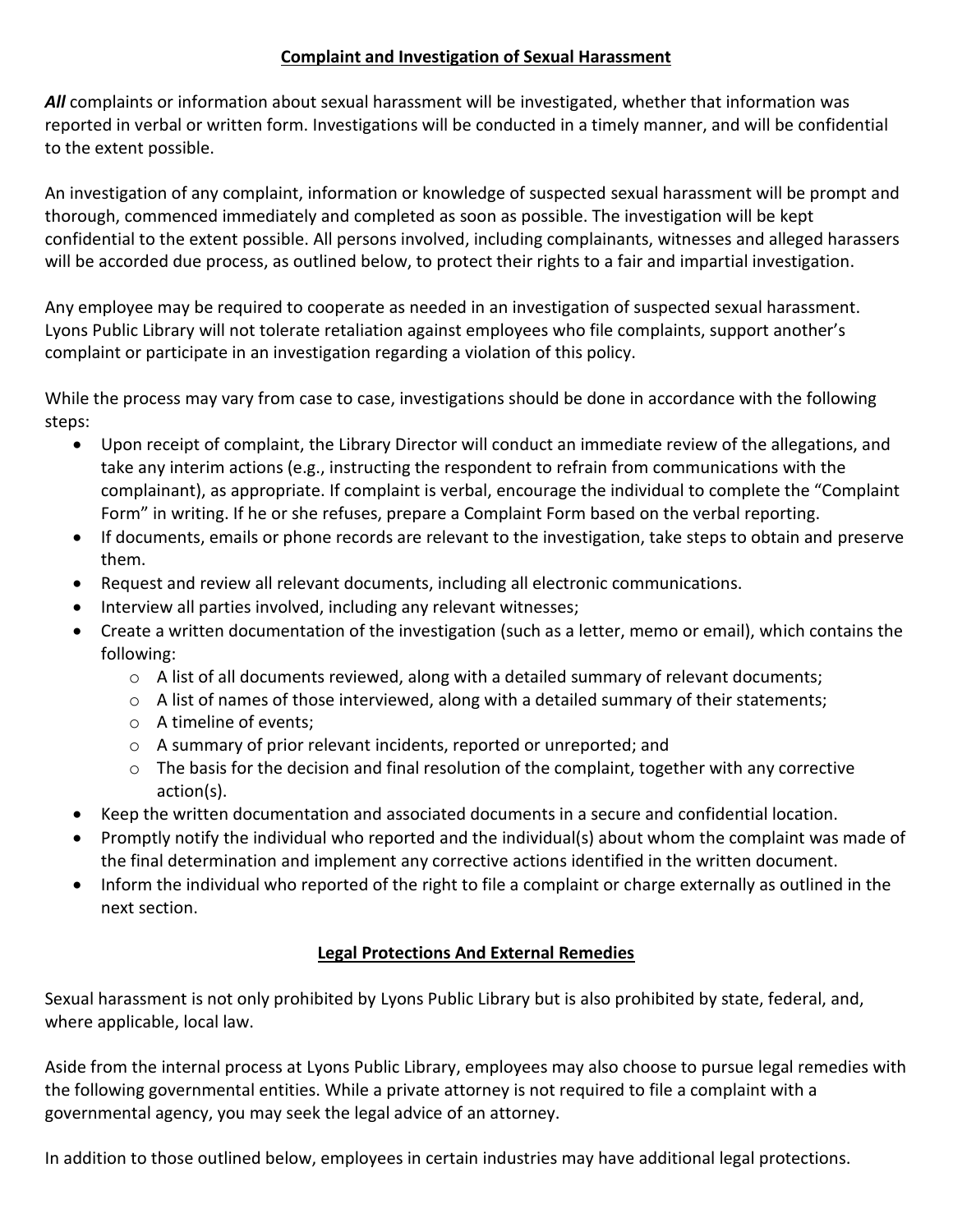#### **State Human Rights Law (HRL)**

The Human Rights Law (HRL), codified as N.Y. Executive Law, art. 15, § 290 et seq., applies to all employers in New York State with regard to sexual harassment, and protects employees, paid or unpaid interns and nonemployees, regardless of immigration status. A complaint alleging violation of the Human Rights Law may be filed either with the Division of Human Rights (DHR) or in New York State Supreme Court.

Complaints with DHR may be filed any time **within one year (three years beginning Aug. 12, 2020)** of the harassment. If an individual did not file at DHR, they can sue directly in state court under the HRL, **within three years** of the alleged sexual harassment. An individual may not file with DHR if they have already filed a HRL complaint in state court.

Complaining internally to Lyons Public Library does not extend your time to file with DHR or in court. The one year or three years is counted from date of the most recent incident of harassment.

You do not need an attorney to file a complaint with DHR, and there is no cost to file with DHR.

DHR will investigate your complaint and determine whether there is probable cause to believe that sexual harassment has occurred. Probable cause cases are forwarded to a public hearing before an administrative law judge. If sexual harassment is found after a hearing, DHR has the power to award relief, which varies but may include requiring your employer to take action to stop the harassment, or redress the damage caused, including paying of monetary damages, attorney's fees and civil fines.

DHR's main office contact information is: NYS Division of Human Rights, One Fordham Plaza, Fourth Floor, Bronx, New York 10458. You may call (718) 741-8400 or visit: [www.dhr.ny.gov.](http://www.dhr.ny.gov/)

Contact DHR at (888) 392-3644 or visi[t dhr.ny.gov/complaint](https://dhr.ny.gov/complaint) for more information about filing a complaint. The website has a complaint form that can be downloaded, filled out, notarized and mailed to DHR. The website also contains contact information for DHR's regional offices across New York State.

#### **Civil Rights Act of 1964**

The United States Equal Employment Opportunity Commission (EEOC) enforces federal anti-discrimination laws, including Title VII of the 1964 federal Civil Rights Act (codified as 42 U.S.C. § 2000e et seq.). An individual can file a complaint with the EEOC anytime within 300 days from the harassment. There is no cost to file a complaint with the EEOC. The EEOC will investigate the complaint, and determine whether there is reasonable cause to believe that discrimination has occurred, at which point the EEOC will issue a Right to Sue letter permitting the individual to file a complaint in federal court.

The EEOC does not hold hearings or award relief, but may take other action including pursuing cases in federal court on behalf of complaining parties. Federal courts may award remedies if discrimination is found to have occurred. In general, private employers must have at least 15 employees to come within the jurisdiction of the EEOC.

An employee alleging discrimination at work can file a "Charge of Discrimination." The EEOC has district, area, and field offices where complaints can be filed. Contact the EEOC by calling 1-800-669-4000 (TTY: 1-800-669 6820), visiting their website at [www.eeoc.gov](http://www.eeoc.gov/) or via email at [info@eeoc.gov.](mailto:info@eeoc.gov)